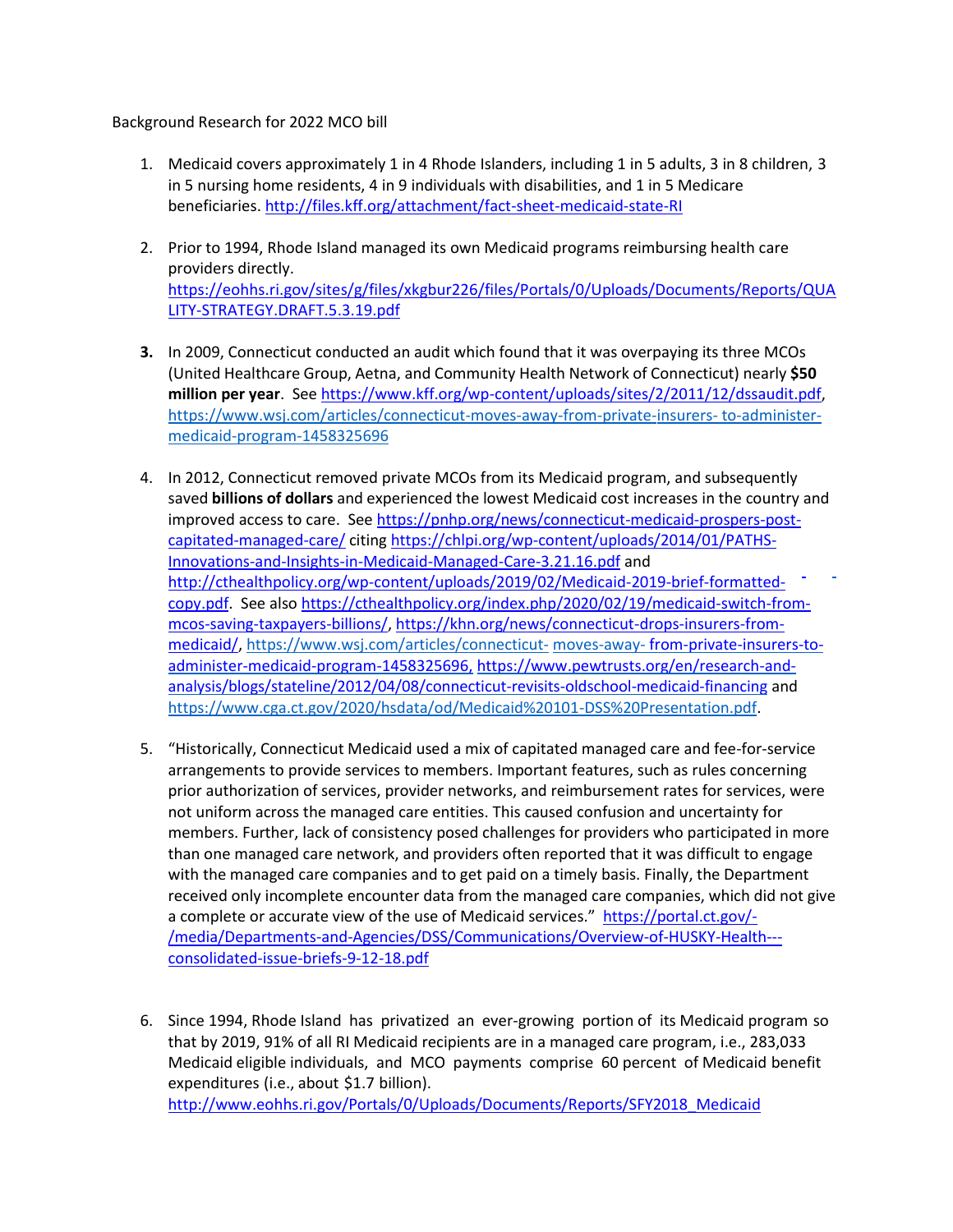[\\_Expenditure\\_Report.pdf](http://www.eohhs.ri.gov/Portals/0/Uploads/Documents/Reports/SFY2018_Medicaid_Expenditure_Report.pdf) [\(document](https://3e93ac45-5711-428b-a0e2-e1754d9001b9.filesusr.com/ugd/f4ce4b_7fe8b9875e314c3c87d7991a1c74e0a7.pdf) taken down), see document here and https://eohhs.ri.gov/sites/g/files/xkgbur226/files/2021- 03/SFY2017 %20RI Medicaid Expenditure Report 7162018 Final.pdf

7. Since 2009, and in every year since, the RI Auditor General has reported problems with E O H H S oversight of MCOs. In its 2009 report, the Auditor General reported, "Due to the growing use of managed care contracts within the Medicaid program, DHS needs to increase its oversight and monitoring procedures to improve controls over managed care contract expenditures. DHS should consider implementing independent audit requirements into managed care agreements to validate the total cost of services provided to Medicaid eligible individuals, the amount of HMO recoveries that pertain to Medicaid claiming, and to evaluate the allowability of services reimbursed through managed care contracts." Similar and progressively more critical statements appear in all subsequent single audits.

 $2009 -$ 

http://www.oag.ri.gov/reports/sa2009.pdf https://web.archive.org/web/20140218160521/http://www.oag.state.ri.us/reports/sa2009.pdf Previously at<http://www.oag.state.ri.us/reports/sa2009.pdf>

 $2010 -$ 

http://www.oag.ri.gov/reports/sa2010.pdf [https://web.archive.org/web/20140218161021/http://www.oag.state.ri.us/reports/sa2010.pdf](https://web.archive.org/web/20140218161021/http:/www.oag.state.ri.us/reports/sa2010.pdf) Previously at<http://www.oag.state.ri.us/reports/sa2010.pdf>

 $2011 -$ 

<http://www.oag.ri.gov/reports/sa2011.pdf> [https://web.archive.org/web/20220304134342/http://www.oag.state.ri.us/reports/sa2011.pdf](https://web.archive.org/web/20220304134342/http:/www.oag.state.ri.us/reports/sa2011.pdf) Previously at<http://www.oag.state.ri.us/reports/sa2011.pdf>

2012 - http://www.oag.ri.gov/reports/sa2012.pdf [Previously http://www.oag.state.ri.us/reports/sa2012.pdf](file:///C:/Users/Linda/Desktop/File%20from%20old%20computer/RI-Single-Payer-Legislation/2021%20State%20Legislaion/MCO%20Audit/Previously%20http:/www.oag.state.ri.us/reports/sa2012.pdf)

2013 – http://www.oag.ri.gov/reports/sa2013.pdf Previously http://www.oag.ri.gov/reports/sa2013.pdf

2014 – [http://www.oag.ri.gov/reports/SA\\_RI\\_2014.pdf](http://www.oag.ri.gov/reports/SA_RI_2014.pdf) Previously at<http://www.oag.ri.gov/reports/sa2014.pdf>

2015 – http://www.oag.ri.gov/reports/SA\_RI\_2015.pdf Previously at [http://www.oag.state.ri.us/reports/SA\\_RI\\_2015.pdf](http://www.oag.state.ri.us/reports/SA_RI_2015.pdf)

2016 – http://www.oag.ri.gov/reports/SA\_RI\_2016.pdf Previously at [http://www.oag.state.ri.us/reports/SA\\_RI\\_2016.pdf](http://www.oag.state.ri.us/reports/SA_RI_2016.pdf)

2017 – http://www.oag.ri.gov/reports/SA\_RI\_2017.pdf Previously at [http://www.oag.state.ri.us/reports/SA\\_RI\\_2017.pdf](http://www.oag.state.ri.us/reports/SA_RI_2017.pdf)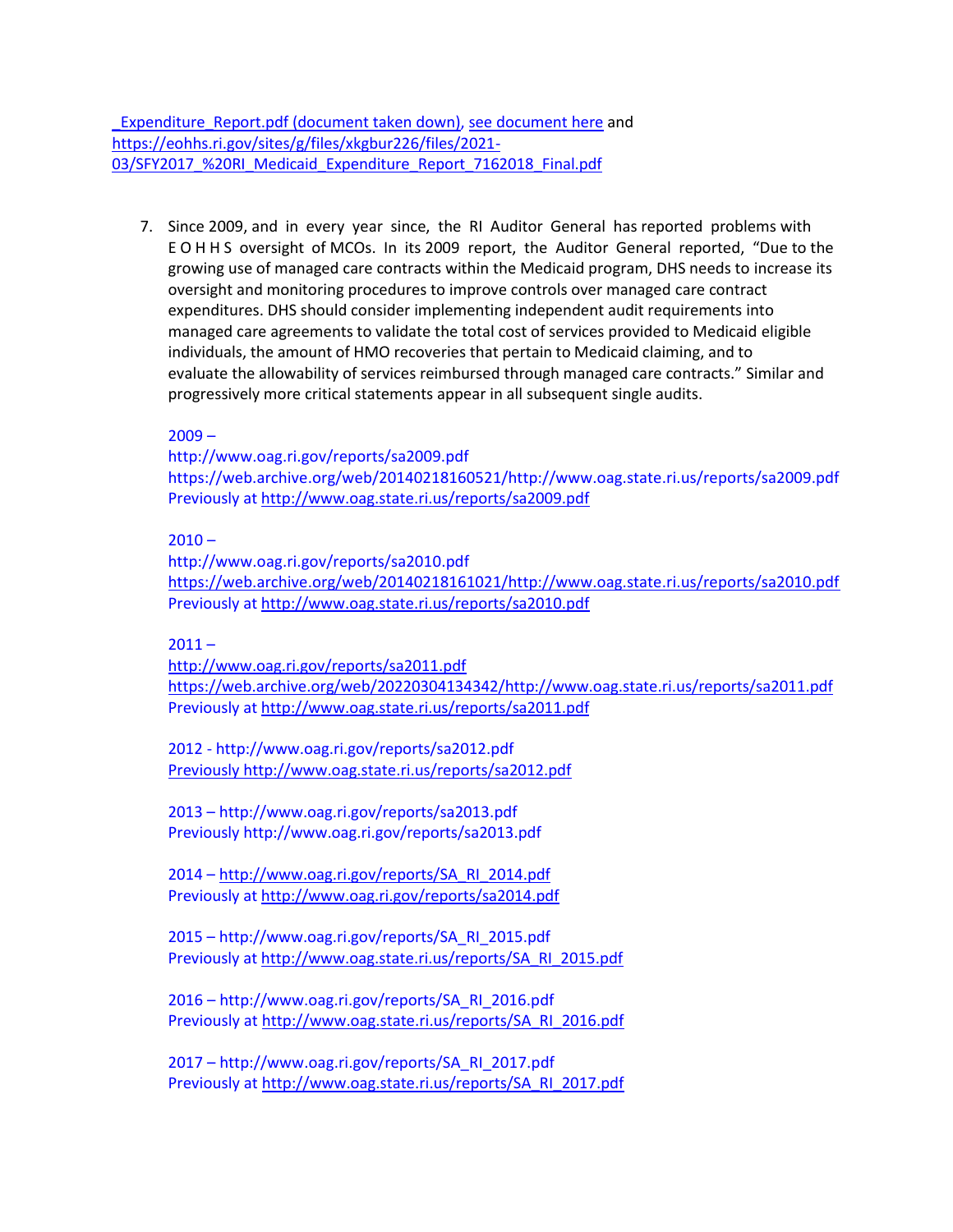2018 – http://www.oag.ri.gov/reports/SA\_RI\_2018.pdf Previously at [http://www.oag.state.ri.us/reports/SA\\_RI\\_2018.pdf](http://www.oag.state.ri.us/reports/SA_RI_2018.pdf)

2019 – http://www.oag.ri.gov/reports/SA\_RI\_2019.pdf Previously at [http://www.oag.state.ri.us/reports/SA\\_RI\\_2019.pdf](http://www.oag.state.ri.us/reports/SA_RI_2019.pdf)

2020 - [http://www.oag.ri.gov/reports/SA\\_RI\\_2020.pdf](http://www.oag.ri.gov/reports/SA_RI_2020.pdf) Previously at [http://www.oag.state.ri.us/reports/SA\\_RI\\_2020.pdf](http://www.oag.state.ri.us/reports/SA_RI_2020.pdf)

[http://www.oag.ri.gov/reports/2020\\_FinStmt\\_FindingsMC.pdf](http://www.oag.ri.gov/reports/2020_FinStmt_FindingsMC.pdf)

8. In its latest report, EOHHS fails to mention the numerous ongoing MCO problems identified in the Auditor General's reports. [http://www.eohhs.ri.gov/Portals/0/Uploads/Documents/Reports/QUALITY%20STRATEGY.DR](http://www.eohhs.ri.gov/Portals/0/Uploads/Documents/Reports/QUALITY%20STRATEGY.DRAFT.5.3.19.pdf) [AFT.5.3.19.pdf](http://www.eohhs.ri.gov/Portals/0/Uploads/Documents/Reports/QUALITY%20STRATEGY.DRAFT.5.3.19.pdf)

## **9. NO PROOF MCOS IMPROVE COSTS, ACCESS OR OUTCOMES**

Peer-reviewed research, including two separate literature reviews done in [2012](https://www.rwjf.org/en/library/research/2012/09/medicaid-managed-care.html) and [2020,](https://www.annualreviews.org/doi/10.1146/annurev-publhealth-040119-094345) generally concludes:

"While there are incidences of success, research evaluating managed-care programs show that these initial hopes [for improved costs, access and outcomes] were largely unfounded." [Medicaid Managed](https://www.annualreviews.org/doi/10.1146/annurev-publhealth-040119-094345)  [Care's Effects on Costs, Access, and Quality: An Update, Daniela Franco Montoya, Puneet Kaur Chehal](https://www.annualreviews.org/doi/10.1146/annurev-publhealth-040119-094345)  [and E. Kathleen Adams; Annual Review of Public Health; April 2020](https://www.annualreviews.org/doi/10.1146/annurev-publhealth-040119-094345) (citing <https://tradeoffs.org/2021/11/04/medicaid-managed-care/> )

States that have adopted Medicaid managed care have "either found the move to be cost-neutral or cost more than traditional state-run fee-for-service programs. This is consistent with peer-reviewed literature on managed care suggesting that savings, if any, are achieved primarily through reduced prices rather than through the more traditional tools of care management." <http://media.khi.org/news/documents/2013/01/14/managed-care-rwjf.pdf>

"Results have also been [mixed](https://pubmed.ncbi.nlm.nih.gov/17355585/) on the far fewer studies done on managed care's impact on health equity and racial disparities." See, e.g., Kuziemko, Ilyana, Katherine Meckel, and Maya Rossin-Slater. 2018. "Does Managed Care Widen Infant Health Disparities? Evidence from Texas Medicaid." American Economic Journal: Economic Policy, 10 (3): 255-83, DOI: 10.1257/pol.20150262 <https://www.aeaweb.org/articles?id=10.1257/pol.20150262> (concluding that managed care widens infant health racial disparities).

When costs are controlled, it is because of reduced access and care. A 2021 article in the American Journal of Managed Care entitled, "Medicaid Managed Care Further Reform Needed To Deliver On Promise," concluded:

"Evidence indicates a need for further reform in Medicaid managed care to ensure that private managed care organizations are improving spending, access, and quality outcomes for beneficiaries. Private managed care organizations are increasingly responsible for administering Medicaid benefits across the United States, yet there is little research on how they affect access, spending, and care quality. The limited research suggests that private managed care organizations may have slowed state spending growth but have not improved beneficiary care and may have reduced access for certain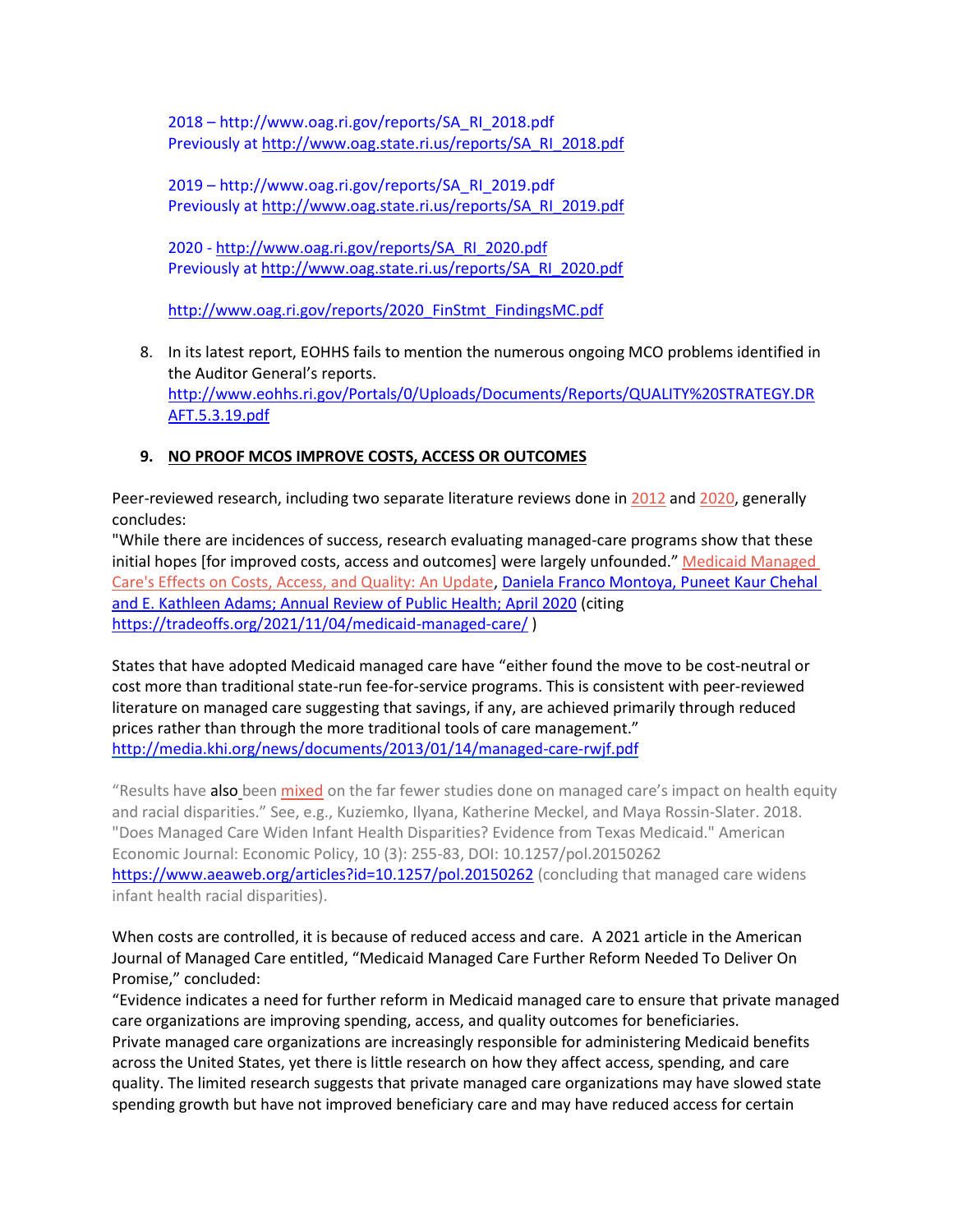populations. [https://www.ajmc.com/view/medicaid-managed-care-further-reform-needed-to-deliver](https://www.ajmc.com/view/medicaid-managed-care-further-reform-needed-to-deliver-on-promise)[on-promise](https://www.ajmc.com/view/medicaid-managed-care-further-reform-needed-to-deliver-on-promise)

## **10. RI "REINVENTS" MEDICAID BUT MCO PROBLEMS PERSIST**

In March 2015, Governor Raimondo began an initiative to "Reinvent Medicaid." No mention is made in the executive order of the Auditor General's reports nor any MCO over-payment issues, but instead, the reasons for the need to reinvent Medicaid noted were skyrocketing costs and a belief that there was overuse by improperly managed patients and doctors.

[http://www.eohhs.ri.gov/Portals/0/Uploads/Documents/ReinventMedicaid/ExecOrder\\_](http://www.eohhs.ri.gov/Portals/0/Uploads/Documents/ReinventMedicaid/ExecOrder_15-) [15-](http://www.eohhs.ri.gov/Portals/0/Uploads/Documents/ReinventMedicaid/ExecOrder_15-) 08\_02262015.pdf

In its SFY2015 Single Audit Report, the RI Office of the Auditor General again found multiple material weaknesses in internal controls and that specifically, RI Medicaid MCOs were **overpaid more than \$200 million** due to overstated capitation rates for the Medicaidexpansion population. [http://www.oag.ri.gov/reports/SA\\_RI\\_2015.pdf](http://www.oag.ri.gov/reports/SA_RI_2015.pdf) (Finding 2015-002).

The SFY2015 report further noted: "EOHHS lacks strong oversight procedures regarding fiscal monitoring and contract settlement for its managed care organizations (MCO). Capitation payments to managed care organizations represent nearly 75% of all Medicaid outlays. EOHHS needs to develop a comprehensive risk assessment and monitoring plan toensure that managed care expenditures are validated and settled each contract period. More stringent audit and financial monitoring procedures should be employed. (Finding 2015-066)" [http://www.oag.ri.gov/reports/SA\\_RI\\_2015.pdf](http://www.oag.ri.gov/reports/SA_RI_2015.pdf)

The final "Reinventing Medicaid" report recommended doing exactly the opposite of what Connecticut had done just a couple years earlier and to "substantially transition away from fee-forservice models toa system where members get their care through provider organizations that are accountable for the quality, health outcomes and total cost of care for their members." [http://www.eohhs.ri.gov/Portals/0/Uploads/Documents/ReinventMedicaid/Final\\_report\\_R](http://www.eohhs.ri.gov/Portals/0/Uploads/Documents/ReinventMedicaid/Final_report_Reinv) einv entMedicaid.pdf and https:/[/www.medicaid.gov/Medicaid-CHIP-Program-](http://www.medicaid.gov/Medicaid-CHIP-Program-Information/By-) [Information/By-](http://www.medicaid.gov/Medicaid-CHIP-Program-Information/By-)Topics/Waivers/1115/downloads/ri/ri-global-consumer-choice-compact- pa2.pdf

Other recommended changes in the RI Medicaid Reinvention report focused on reducing demand for services and cutting reimbursements to providers. *Ibid*. It was predicted that savings would be about 4.4% of total per enrollee cost.

The Rhode Island Annual Medicaid Expenditures Report SFY 2017 (dated June 2018) confirms that Medicaid savings from 2013-2017 have not come from MCO managed care, but rather: "The steady decline in the average PMPM is reflective of the change in the overall nature of the State's enrolled Medicaid population, with growth since at least January 2014 being heavily concentrated among the nondisabled children and adults who have comparatively low costs. The reduction is also attributed to the implementation of the Raimondo Administration's Reinventing Medicaid initiatives in SFY 2016 that included certain programmatic changes, such as a 2.5% cut to hospital reimbursement rates, a 2.0% cut to nursing home reimbursement rates, and savings for new care coordination initiatives between the managed care organizations and providers." See Page 13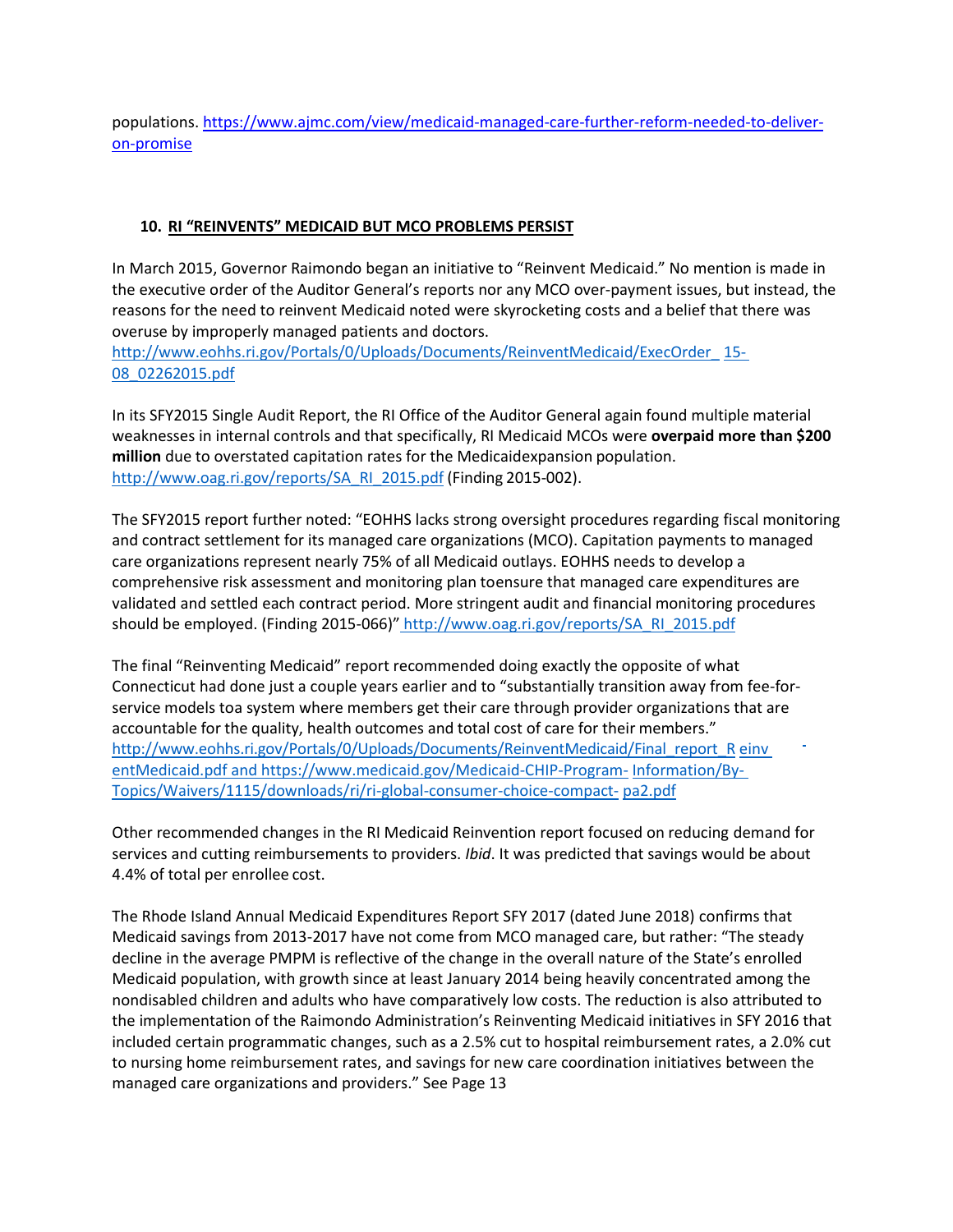[http://www.eohhs.ri.gov/Portals/0/Uploads/Documents/SFY2017\\_%20RI\\_Medicaid\\_Expendi](http://www.eohhs.ri.gov/Portals/0/Uploads/Documents/SFY2017_%20RI_Medicaid_Expenditur) [tur](http://www.eohhs.ri.gov/Portals/0/Uploads/Documents/SFY2017_%20RI_Medicaid_Expenditur) e\_Report\_7162018\_Final.pdf

In its FYS2016 Single Audit Report, the RI Office of the Auditor General again found material weaknesses in internal controls and repeated its Finding 2015-066 by noting: "EOHHS lacks strong oversight procedures regarding fiscal monitoring and contract settlement for its MCOs. MCO capitation payments represent nearly 75% of all Medicaid outlays. EOHHS needs to develop a comprehensive risk assessment and monitoring plan to ensure that managed care expenditures are validated and settled each contract period. More stringent audit and financial monitoring procedures should be employed." (Finding 2016- 066) [http://www.oag.ri.gov/reports/SA\\_RI\\_2016.pdf](http://www.oag.ri.gov/reports/SA_RI_2016.pdf)

In its FYS2017 Single Audit Report, the RI Office of the Auditor General yet again found material weaknesses in internal controls and noted:

- "The continued and growing complexity of Medicaid program operations adds tothe challenge of accurately accounting for all Medicaid program related financialactivity within the State's financial statements." Finding 2017-002 (material weakness – repeat finding – 2016-010) at 2017 DAR page D-5. "EOHHS lacks strong oversight procedures regarding fiscal monitoring and contract settlement for its managed care organizations (MCOs).
- "Capitation payments to MCOs represent nearly 63% of Medicaid benefitexpenditures. EOHHS needs to develop a comprehensive risk assessment and monitoring plan to ensure that managed care expenditures are validated and settled each contract period."
- "More stringent audit and financial monitoring procedures should be employed. EOHHS needs to reassess all activities considered surveillance utilization review services (SURS) performed within the Medicaid program to comply with federal regulations and amend the State Plan to accurately reflect the State's current practices."
- Problems related to privatization of Medicaid also were noted in the 2017 Auditor General's report concerning the UHIP "debacle." [http://www.oag.ri.gov/reports/SA\\_RI\\_2017.pdf.](http://www.oag.ri.gov/reports/SA_RI_2017.pdf) See also https:/[/www.providencejournal.com/news/20190315/uhip-debacle-ri-to-extend-](http://www.providencejournal.com/news/20190315/uhip-debacle-ri-to-extend-) contract-asdeloitte-agrees-to-more-concessions

In April 2017, Rhode Island entered into a 5-year contract with three MCO companies, Neighborhood Health Plan of RI, Tufts Health Plan, and United Healthcare Community Plan,to administer the RI Medicaid program for 250,000 Rhode Islander[s.](http://www.eohhs.ri.gov/Portals/0/Uploads/Documents/PressReleases/MCOpressrelease04201)

[http://www.eohhs.ri.gov/Portals/0/Uploads/Documents/PressReleases/MCOpressrelease04](http://www.eohhs.ri.gov/Portals/0/Uploads/Documents/PressReleases/MCOpressrelease04201) [201](http://www.eohhs.ri.gov/Portals/0/Uploads/Documents/PressReleases/MCOpressrelease04201) 7.pdf. Although these three entities have been described by the RI Executive Office of Health and Human Services (EOHHS) as "provid[ing] comprehensive health care services for Rhode Island's Medicaid population," it must be noted that these entities are actually middlemen"payers" who take money from state and federal sources to pay or pass through money toactual health care providers – keeping the amount kept for themselves largely unknown.

In its FYS2018 Single Audit Report, the RI Office of the Auditor General again found problems with MCOs:

 "EOHHS lacks strong oversight procedures regarding fiscal monitoring and contract settlement for its managed care organizations (MCOs). Capitation payments to MCOs represent nearly 60% of Medicaid benefit expenditures. EOHHS needs to develop a comprehensive risk assessment and monitoring plan to ensure that managed care expenditures are validated and settled each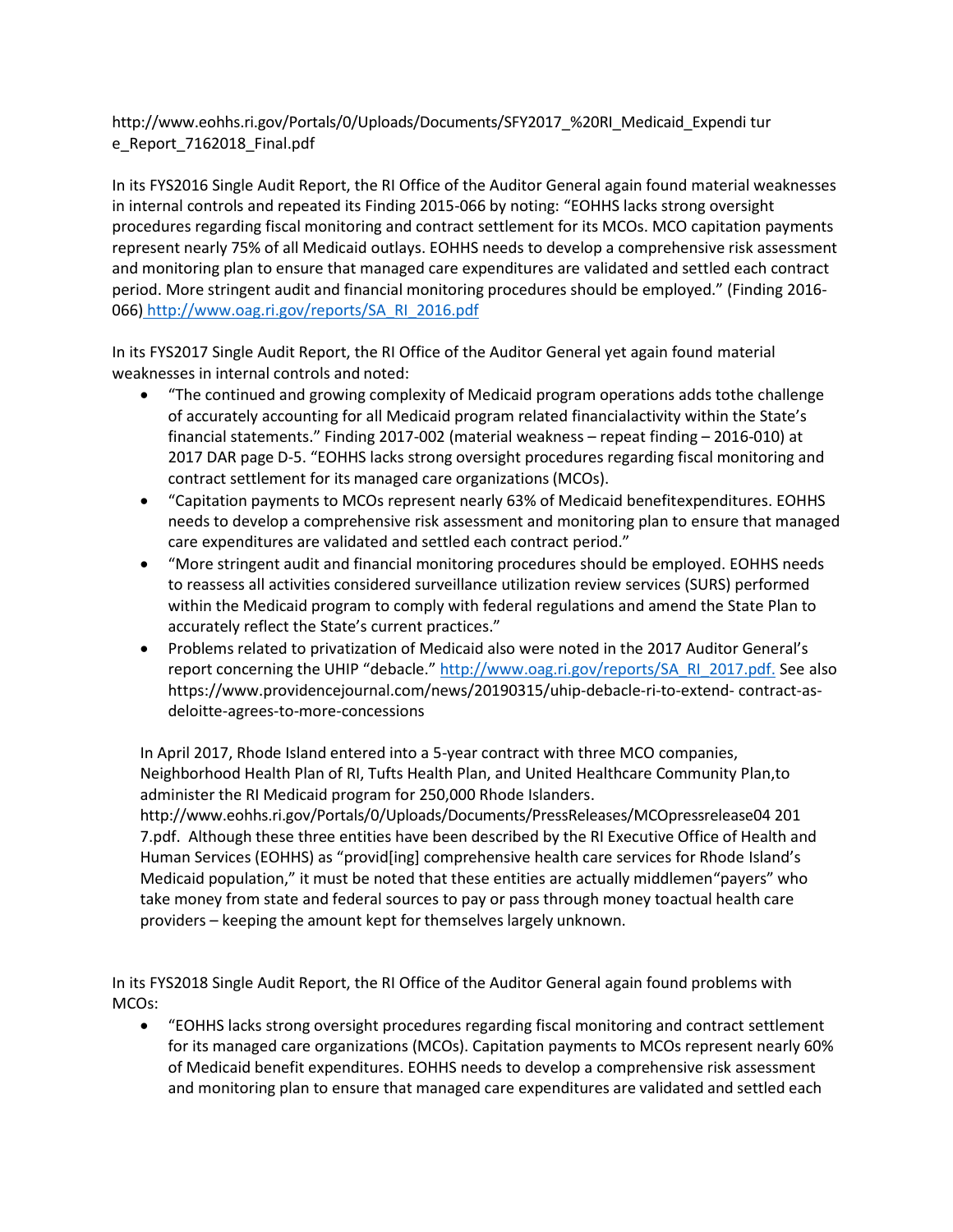contract period. More stringent audit and financial monitoring procedures should be employed." [http://www.oag.ri.gov/reports/SA\\_RI\\_2018.pdf](http://www.oag.ri.gov/reports/SA_RI_2018.pdf) 

The Rhode Island Annual Medicaid Expenditures Report SFY 2017 (dated June 2018) states: "This year's report breaks out administrative fees paid to managed care organizations (MCOs) as a separate provider type category. In previous years these expenditures were allocated across provider types. In SFY 2017 and SFY 2018, MCO "admin fees and taxes" (i.e.,(i.e., "administrative costs paid to the managed care organizations and state/federal taxes paid by the MCOs") accounted for 8% of expenditures." [http://www.eohhs.ri.gov/Portals/0/Uploads/Documents/SFY2017\\_%20RI\\_Medicaid\\_Expendi](http://www.eohhs.ri.gov/Portals/0/Uploads/Documents/SFY2017_%20RI_Medicaid_Expenditur) [tur](http://www.eohhs.ri.gov/Portals/0/Uploads/Documents/SFY2017_%20RI_Medicaid_Expenditur)[e\\_Report\\_7162018\\_Final.pdf](http://www.eohhs.ri.gov/Portals/0/Uploads/Documents/SFY2017_%20RI_Medicaid_Expenditure_Report_7162018_Final.pdf) and

[http://www.eohhs.ri.gov/Portals/0/Uploads/Documents/Reports/SFY2018\\_Medicaid\\_Expen](http://www.eohhs.ri.gov/Portals/0/Uploads/Documents/Reports/SFY2018_Medicaid_Expenditure_Report.pdf) [diture\\_Report.pdf](http://www.eohhs.ri.gov/Portals/0/Uploads/Documents/Reports/SFY2018_Medicaid_Expenditure_Report.pdf)

It also noted, "14% of the RI budget for long term services and support (i.e., \$368 million out of a total \$2.6 billion) goes to MCOs for "admin [sic], premiums and taxes (i.e., "administrative costs paid to the managed care organizations and state/federal taxes paid by the MCOs")." [http://www.eohhs.ri.gov/Portals/0/Uploads/Documents/Reports/SFY2018\\_Medicaid\\_Expe](http://www.eohhs.ri.gov/Portals/0/Uploads/Documents/Reports/SFY2018_Medicaid_Expenditure_Report.pdf) [nditure\\_Report.pdf](http://www.eohhs.ri.gov/Portals/0/Uploads/Documents/Reports/SFY2018_Medicaid_Expenditure_Report.pdf)"

In its FYS2019 Single Audit Report, the RI Office of the Auditor General yet again found problems with MCOs:

"EOHHS lacks strong oversight procedures regarding fiscal monitoring and contract settlement for its managed care organizations (MCOs). Capitation payments to MCOs represent nearly 60% of Medicaid benefit expenditures. EOHHS needs to develop a comprehensive risk assessment and monitoring plan to ensure that managed care expenditures are validated and settled each contract period. More stringent audit and financial monitoring procedures should be employed." [http://www.oag.ri.gov/reports/SA\\_RI\\_2019.pdf](http://www.oag.ri.gov/reports/SA_RI_2019.pdf)

In FY2020 Single Audit Report, the RI Auditor General stated:

"The State does not receive complete and accurate encounter data to fully support contract settlement (based on established risk corridors) to ensure adequate control over managed care expenditures. Validation of MCO medical expenditures not represented by encounter data is also incomplete. Effect: Inaccurate reimbursements to MCOs for contract services provided to Medicaid enrollees." [http://www.oag.state.ri.us/reports/SA\\_RI\\_2020.pdf](http://www.oag.state.ri.us/reports/SA_RI_2020.pdf)

In a later report, the Auditor added, "Due to the length of settlement periods, the extended duration of eligibility system issues, and the volume of transactions being accumulated and evaluated independent of regular program controls, risks relating to inaccurate financial activity and federal compliance have increased." http://www.oag.ri.gov/reports/2020 FinStmt FindingsMC.pdf Finding 2020-004 (material weakness – repeat finding – 2019-002)

11. MCO actions and finances are not transparent. See US Dept. of Health and Human Services, Office of Inspector General, March 2021 Data on"Medicaid Managed Care Payments to Providers Are Incomplete and Inaccurate," <https://oig.hhs.gov/oei/reports/OEI-02-19-00180.pdf> "Opacity is often the norm" and that "enrollment data, demographic data like age, gender, and race and ethnicity" are unavailable despite being "foundational to any assessment of the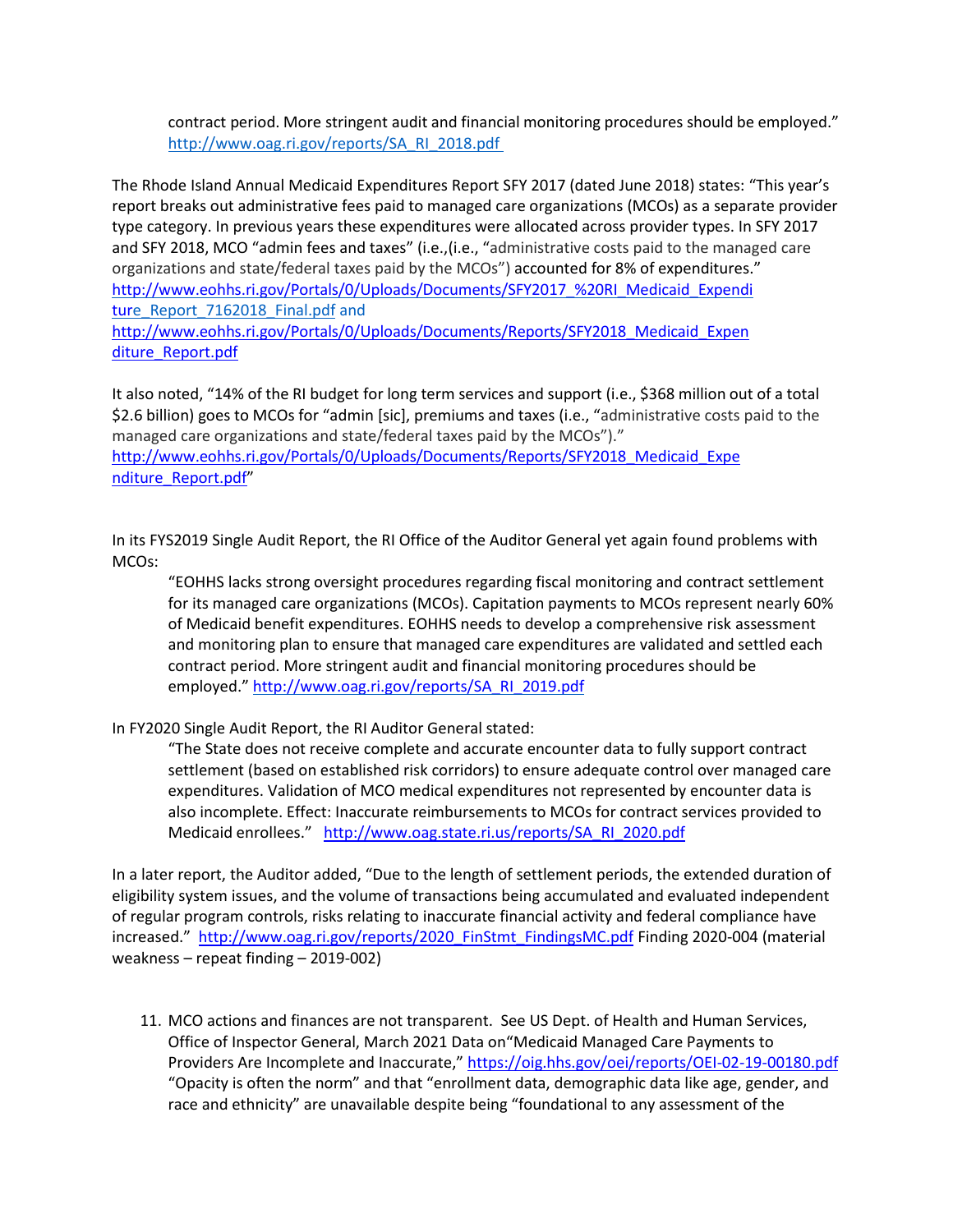performance of individual MCOs." See "Transparency in Medicaid Managed Care: Findings from a 13- State Scan," Allie Corcoran, et al., Georgetown University Health Policy Institute, September 2021[, https://ccf.georgetown.edu/wp-content/uploads/2021/09/MCO-13-state](https://ccf.georgetown.edu/wp-content/uploads/2021/09/MCO-13-state-scan-v3.pdf)[scan-v3.pdf](https://ccf.georgetown.edu/wp-content/uploads/2021/09/MCO-13-state-scan-v3.pdf)

12. Other states, such as Iowa and Kansas, have recently privatized Medicaid by hiring MCOs and suffered significant problems. Specifically, "both Kansas and Iowa have suffered cuts incare, reduced far less costs than expected, and sacrificed oversight and transparency by handing their programs over to private entities. These changes have been devastating for many Medicaid recipients that once could depend on public provision for life-sustaining care.["](https://www.inthepublicinterest.org/wp-content/uploads/ITPI_PrivatizingVAMedicaid_March2018.pdf) [https://www.inthepublicinterest.org/wp](https://www.inthepublicinterest.org/wp-content/uploads/ITPI_PrivatizingVAMedicaid_March2018.pdf)[content/uploads/ITPI\\_PrivatizingVAMedicaid\\_March2018.pdf, S](https://www.inthepublicinterest.org/wp-content/uploads/ITPI_PrivatizingVAMedicaid_March2018.pdf)ee also <https://tarbell.org/2019/04/iowa-privatized-medicaid-it-has-been-a-disaster-heres-why/>

More recently, Iowa Auditor of State Rob Sand released a report that shows the privatization of Medicaid in Iowa has resulted in an 891% increase in members being illegally denied services or care, and reported contract violations by both MCOs in the program. <https://www.auditor.iowa.gov/reports/file/66425/embed>

- 13. Oklahoma recently went to a single payer Medicaid system and achieved cost savings and better services. See 2020 analysis: [https://okpolicy.org/managed-care-is-a-bad-investment-for](https://okpolicy.org/managed-care-is-a-bad-investment-for-oklahoma/)[oklahoma/](https://okpolicy.org/managed-care-is-a-bad-investment-for-oklahoma/)
- 14. There has been a 16.5% increase in RI Medicaid/CHIP enrollments due to COVID-19. [https://www.kff.org/coronavirus-covid-19/issue-brief/analysis-of-recent-national-trends-in](https://www.kff.org/coronavirus-covid-19/issue-brief/analysis-of-recent-national-trends-in-medicaid-and-chip-enrollment/)[medicaid-and-chip-enrollment/](https://www.kff.org/coronavirus-covid-19/issue-brief/analysis-of-recent-national-trends-in-medicaid-and-chip-enrollment/) Growth rates from March 2020 to March 2021 across states ranged from 9.7% (Tennessee) to 37.0% (Nevada), but RI did not report. [https://www.kff.org/coronavirus-covid-19/issue-brief/growth-in-medicaid-mco-enrollment](https://www.kff.org/coronavirus-covid-19/issue-brief/growth-in-medicaid-mco-enrollment-during-the-covid-19-pandemic/)[during-the-covid-19-pandemic/#](https://www.kff.org/coronavirus-covid-19/issue-brief/growth-in-medicaid-mco-enrollment-during-the-covid-19-pandemic/) Nonetheless, assuming that about 90% of Medicaid/CHIP enrollees are covered by MCOs, that would mean there was about a 15% increase in MCO enrollees. And RI would have to make payments for all of them.

While states are paying more for increased enrollments, actual healthcare spending is down. [https://www.healthsystemtracker.org/chart-collection/how-have-healthcare-utilization-and](https://www.healthsystemtracker.org/chart-collection/how-have-healthcare-utilization-and-spending-changed-so-far-during-the-coronavirus-pandemic/#item-covidcostsuse_marchupdate_7)[spending-changed-so-far-during-the-coronavirus-pandemic/#item](https://www.healthsystemtracker.org/chart-collection/how-have-healthcare-utilization-and-spending-changed-so-far-during-the-coronavirus-pandemic/#item-covidcostsuse_marchupdate_7)[covidcostsuse\\_marchupdate\\_7](https://www.healthsystemtracker.org/chart-collection/how-have-healthcare-utilization-and-spending-changed-so-far-during-the-coronavirus-pandemic/#item-covidcostsuse_marchupdate_7)

- 15. There have been significant increases in MCO profits during COVID-19. [https://ccf.georgetown.edu/2022/02/11/medicaid-managed-care-financial-results-for-2021-a](https://ccf.georgetown.edu/2022/02/11/medicaid-managed-care-financial-results-for-2021-a-big-year-for-the-big-five/)[big-year-for-the-big-five/](https://ccf.georgetown.edu/2022/02/11/medicaid-managed-care-financial-results-for-2021-a-big-year-for-the-big-five/) And it is important to examine whether states are overpaying MCOs. In Illinois, investigators found that the for-profit insurance companies running Illinois Medicaid collected hundreds of millions of dollars in extra profits during the COVID-19 pandemic — much of it for services never provided to patients. [https://www.bettergov.org/news/illinois-medicaid](https://www.bettergov.org/news/illinois-medicaid-companies-rake-in-record-profits-from-pandemic/)[companies-rake-in-record-profits-from-pandemic/](https://www.bettergov.org/news/illinois-medicaid-companies-rake-in-record-profits-from-pandemic/)
- 16. Rhode Island was one of only five states with MCOs that did not set a Medical Loss Ratio for them nor clawback capitation payments if MLRs were not met.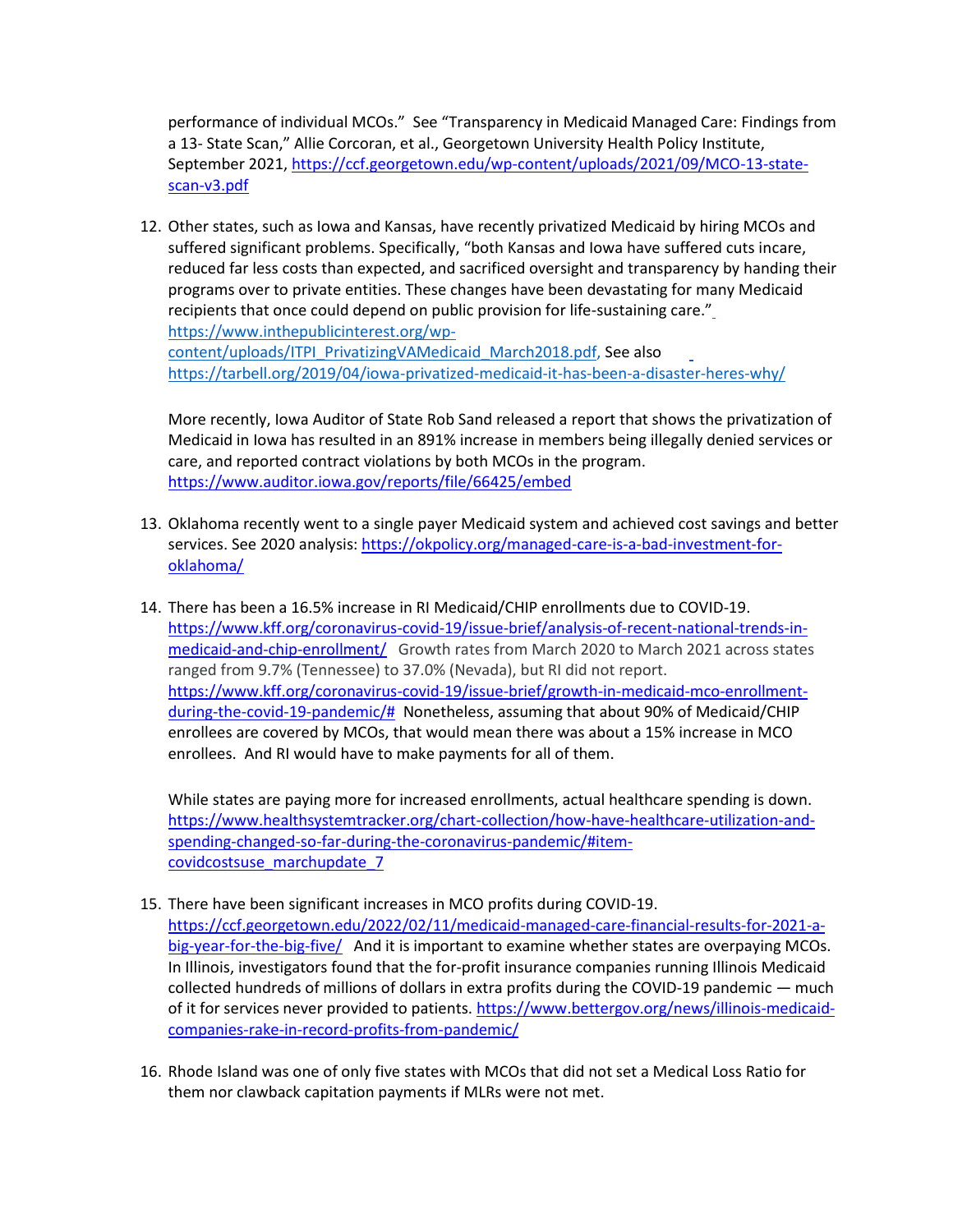[https://ccf.georgetown.edu/2021/08/13/medicaid-managed-care-even-government](https://ccf.georgetown.edu/2021/08/13/medicaid-managed-care-even-government-watchdogs-could-be-more-transparent/)[watchdogs-could-be-more-transparent/](https://ccf.georgetown.edu/2021/08/13/medicaid-managed-care-even-government-watchdogs-could-be-more-transparent/) and [https://oig.hhs.gov/oei/reports/OEI-03-20-](https://oig.hhs.gov/oei/reports/OEI-03-20-00230.pdf) [00230.pdf](https://oig.hhs.gov/oei/reports/OEI-03-20-00230.pdf)

This appears to have been changed by a new contracts (amended July 2, 2021) between RI and Neighborhood Health [https://eohhs.ri.gov/sites/g/files/xkgbur226/files/2021-10/nhpri-full](https://eohhs.ri.gov/sites/g/files/xkgbur226/files/2021-10/nhpri-full-contract-managed-care_amendment-5_nhpri-signed_bls-signed__0.pdf)[contract-managed-care\\_amendment-5\\_nhpri-signed\\_bls-signed\\_\\_0.pdf](https://eohhs.ri.gov/sites/g/files/xkgbur226/files/2021-10/nhpri-full-contract-managed-care_amendment-5_nhpri-signed_bls-signed__0.pdf) , United Health [https://eohhs.ri.gov/sites/g/files/xkgbur226/files/2021-10/uhc-full-contract-managed](https://eohhs.ri.gov/sites/g/files/xkgbur226/files/2021-10/uhc-full-contract-managed-care_amendment-5_signed_20211006_bls-signed__0.pdf)care\_amendment-5\_signed\_20211006\_bls-signed \_0.pdf, and Tufts [https://eohhs.ri.gov/sites/g/files/xkgbur226/files/2021-10/tufts-full-contract-managed](https://eohhs.ri.gov/sites/g/files/xkgbur226/files/2021-10/tufts-full-contract-managed-care_amendment-5_clean-8-25-2021-signed_bls-signed_.pdf)[care\\_amendment-5\\_clean-8-25-2021-signed\\_bls-signed\\_.pdf](https://eohhs.ri.gov/sites/g/files/xkgbur226/files/2021-10/tufts-full-contract-managed-care_amendment-5_clean-8-25-2021-signed_bls-signed_.pdf)

RI has hired a contractor to figure out a way to determine MLR. See [https://eohhs.ri.gov/sites/g/files/xkgbur226/files/Portals/0/Uploads/Documents/RIteSmiles/11](https://eohhs.ri.gov/sites/g/files/xkgbur226/files/Portals/0/Uploads/Documents/RIteSmiles/11_Medicaid_Managed_Care_Program_Medical_Loss_Ratio_Calculation.pdf) [\\_Medicaid\\_Managed\\_Care\\_Program\\_Medical\\_Loss\\_Ratio\\_Calculation.pdf](https://eohhs.ri.gov/sites/g/files/xkgbur226/files/Portals/0/Uploads/Documents/RIteSmiles/11_Medicaid_Managed_Care_Program_Medical_Loss_Ratio_Calculation.pdf) But the MLR reports required by these MCOs cannot be located online. Additional MCOs reporting required by EOHHS through a new "Financial Data Reporting System" (FDRS) also do not appear to have produced publicly available reports nor analyses.

[http://www.oag.ri.gov/reports/2020\\_FinStmt\\_FindingsMC.pdf](http://www.oag.ri.gov/reports/2020_FinStmt_FindingsMC.pdf),

Note that when RI EOHHS describes MLR, they say "Pharmacy expenditures are shown as net of rebates." [https://eohhs.ri.gov/sites/g/files/xkgbur226/files/2021-](https://eohhs.ri.gov/sites/g/files/xkgbur226/files/2021-05/RIMedicaidExpenditureReport_SFY19.pdf) [05/RIMedicaidExpenditureReport\\_SFY19.pdf.](https://eohhs.ri.gov/sites/g/files/xkgbur226/files/2021-05/RIMedicaidExpenditureReport_SFY19.pdf) See also [https://healthpolicy.usc.edu/article/new](https://healthpolicy.usc.edu/article/new-evidence-shows-prescription-drug-rebates-play-a-role-in-increasing-list-prices/)[evidence-shows-prescription-drug-rebates-play-a-role-in-increasing-list-prices/](https://healthpolicy.usc.edu/article/new-evidence-shows-prescription-drug-rebates-play-a-role-in-increasing-list-prices/) (noting that rebates increase list prices). This makes it likely RI is leaving money on the table. [https://ccf.georgetown.edu/2021/08/13/medicaid-managed-care-even-government](https://ccf.georgetown.edu/2021/08/13/medicaid-managed-care-even-government-watchdogs-could-be-more-transparent/)[watchdogs-could-be-more-transparent/](https://ccf.georgetown.edu/2021/08/13/medicaid-managed-care-even-government-watchdogs-could-be-more-transparent/)

- 17. CMS has issued guidance intended to help states monitor and audit Medicaid and Children's Health Insurance Program (CHIP) managed care plans to address spread pricing and appropriately incorporate administrative costs of the PBM when calculating their medical loss ratio (MLR). A Fact Sheet on the Final Rule can be viewed at: [https://www.cms.gov/newsroom/fact-sheets/establishing-minimum-standards](https://www.cms.gov/newsroom/fact-sheets/establishing-minimum-standards-medicaid-state-drug-utilization-review-dur-and-supporting-value-based-0)[medicaid-state-drug-utilization-review-dur-and-supporting-value-based-0](https://www.cms.gov/newsroom/fact-sheets/establishing-minimum-standards-medicaid-state-drug-utilization-review-dur-and-supporting-value-based-0) The Final Rule can be viewed at[:https://www.federalregister.gov/public-inspection/2020-28567/medicaid-program](https://www.federalregister.gov/public-inspection/2020-28567/medicaid-program-establishing-minimum-standards-in-medicaid-state-drug-utilization-review-and)[establishing-minimum-standards-in-medicaid-state-drug-utilization-review-and](https://www.federalregister.gov/public-inspection/2020-28567/medicaid-program-establishing-minimum-standards-in-medicaid-state-drug-utilization-review-and)
- 18. MCO defenders point to RI Medicaid MCOs getting National Committee for Quality Assurance ratings of 4.5 out of 5. Academic researchers, however, generally ignore this data because of: "doubts about the quality of the data, because beneficiaries regularly churn on and off the Medicaid rolls, and also because plan performance arguably can reflect data collection strategies as much as actual quality outcomes." Robert Wood Johnson Foundation study, <https://www.rwjf.org/en/library/research/2012/09/medicaid-managed-care.html>